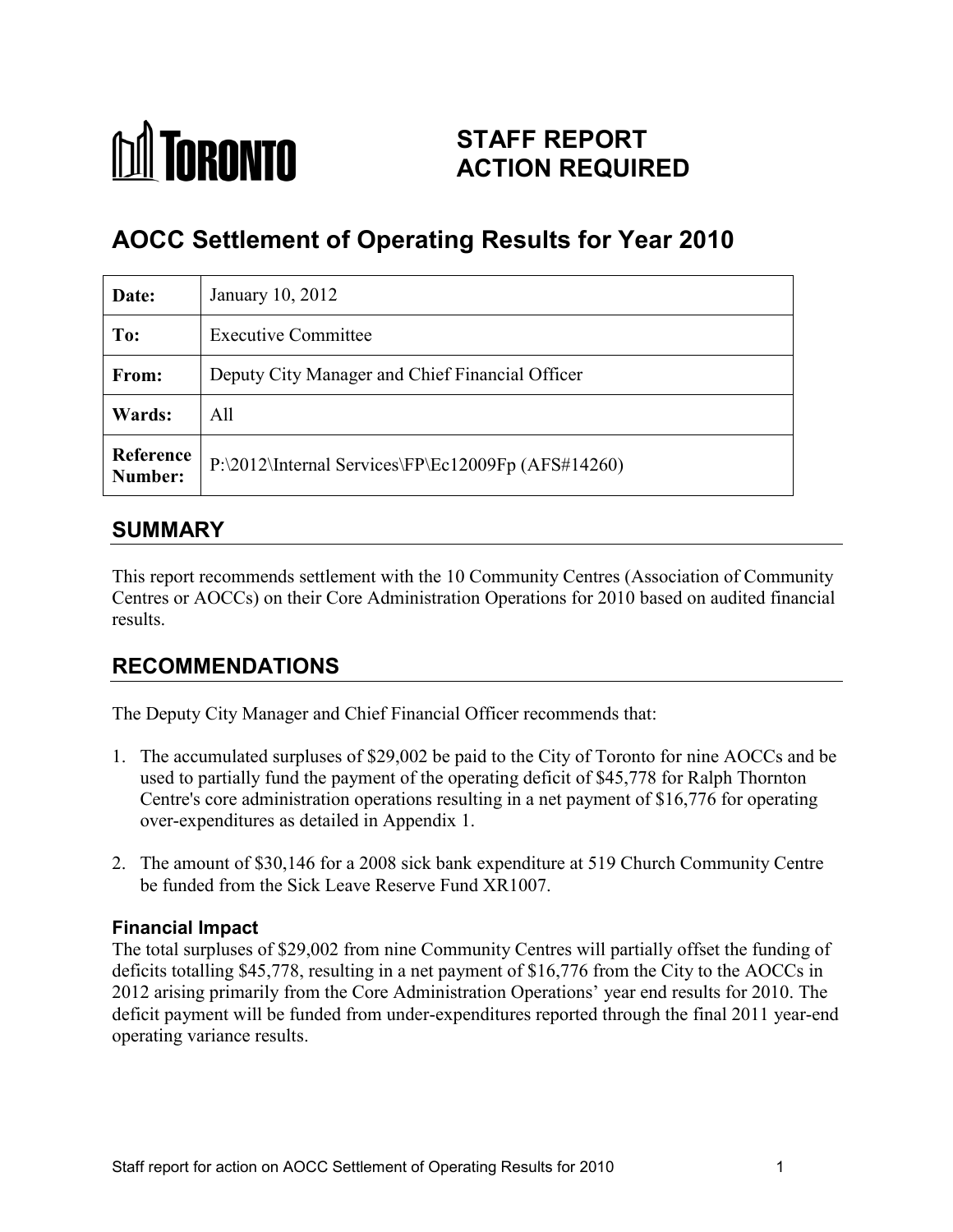As consistent with other City programs, the 2008 sick leave payout for a former City of Toronto employee at 519 Church Community Centre of \$30,146 is recommended to be funded by the Sick Leave Reserve Fund XR1007.

## **ISSUE BACKGROUND**

At its meeting on July 24, 25 and 26, 2001, City Council adopted Policy and Finance Committee Report 11, Clause 6, entitled "Association of Community Centres (AOCCs), Community Centres Deficits". Among others, Council recommended that the Chief Financial Officer and Treasurer report on the AOCC surplus/deficit upon receipt of the annual audited financial statements, as the practice in the former City of Toronto.

At its meeting on April 14, 15, and 16, 2003, City Council adopted Policy and Finance Committee Report 3, Clause 11, entitled "Governance Review of the Association of Community Centres (AOCCS)". Among others, Council recommended that the City continue to provide core administration funding to AOCCs and their Boards are expected to operate within the approved budgets and, as with other City agencies, administrative surpluses be returned to the City and administrative deficits be funded, upon Council approval.

The AOCCs' financial statements are prepared under the Public Sector Accounting Board (PSAB) requirements for public sector entities. Accounting and reporting under PSAB require that all known liabilities, including liabilities related to post employment benefits as well as those related to retirees, be reflected in the public sector financial statements.

## **COMMENTS**

#### *Settlement of 2010 Operating Results*

The AOCC 2010 financial statement was prepared in accordance with Canadian Generally Accepted Accounting Principles (GAAP) for not for profit organizations. Funding for sick leave, post retirement benefits and accrued vacation pay continue to be provided by the City as these benefit costs are paid out to employees. The Canadian GAAP requires reporting entities to accrue all known liabilities on the financial statements. Accordingly, the unpaid employee benefits and the post-employment benefits are reported as liabilities on the balance sheet. As mentioned earlier, the City of Toronto is responsible for these benefits, and accordingly a corresponding receivable from the City is recorded on the Balance Sheet.

Apart from financial reporting, the City funds AOCC capital expenditures. According to Canadian GAAP, not for profit entities are required to report capital expenditures on the Balance Sheet, rather than on the Statement of Revenue and Expenditures. As such, adjustments were made to each Community Centre's year-end statements to ensure consistency and comparability with its Approved Operating Budget which is based on cash expenses.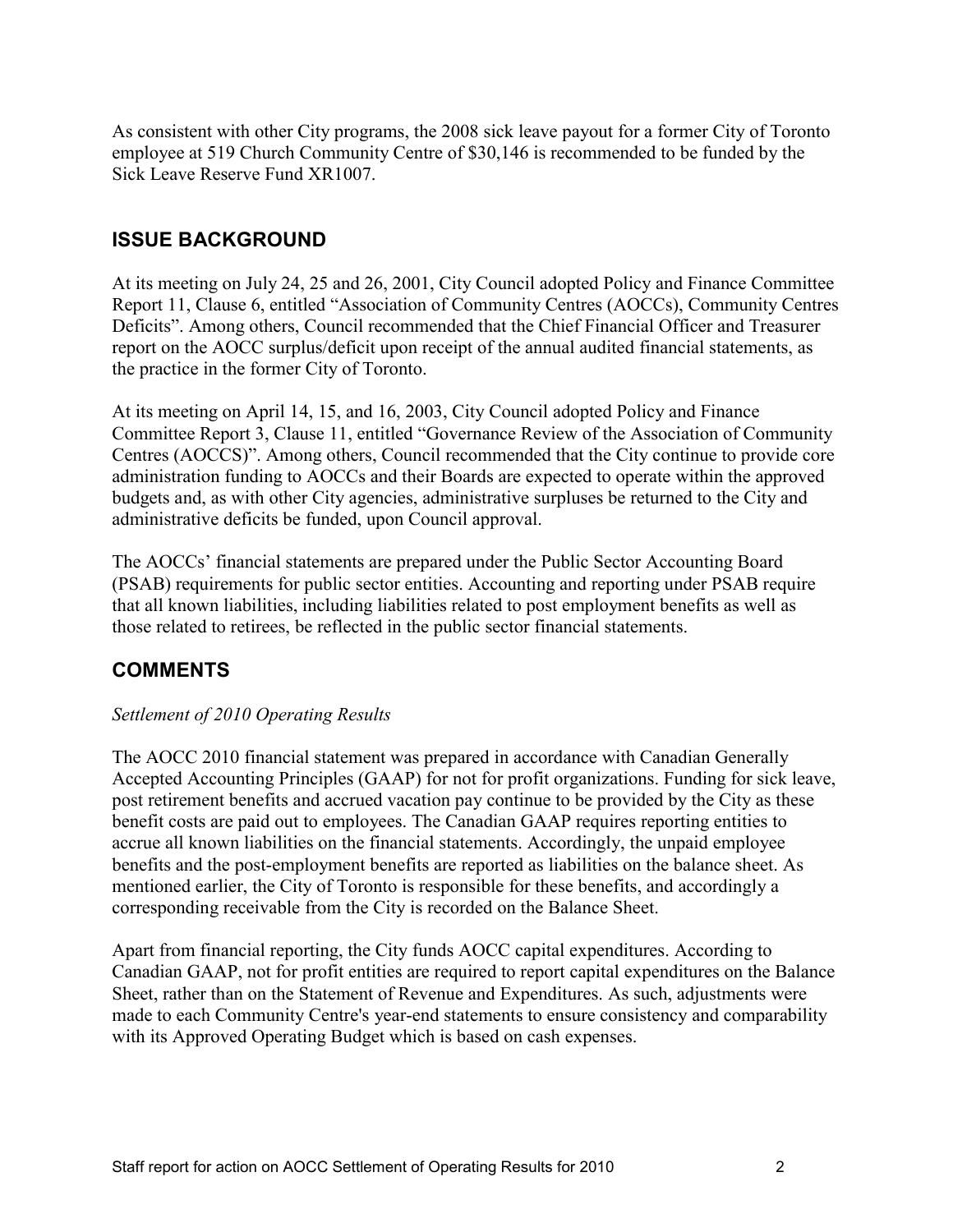A review of the audited financial statements for the year ended December 31, 2010 indicates that AOCCs reported a deficit amounting to \$16,778. The deficit details are summarized in the table below:

| <b>Association of Community Centres</b>            |                |               |                      |  |  |  |  |  |
|----------------------------------------------------|----------------|---------------|----------------------|--|--|--|--|--|
| Summary of net payable to City / Community Centres |                |               |                      |  |  |  |  |  |
|                                                    |                |               |                      |  |  |  |  |  |
|                                                    | 2010           |               |                      |  |  |  |  |  |
|                                                    | Net            |               | <b>Total Net</b>     |  |  |  |  |  |
|                                                    | <b>Surplus</b> | Net (Deficit) | <b>Adjusted</b>      |  |  |  |  |  |
|                                                    | (payable)      | (payable to   | <b>Settlement to</b> |  |  |  |  |  |
| <b>Community Centre</b>                            | to City)       | Centre)       | City/(Centre)        |  |  |  |  |  |
|                                                    |                |               |                      |  |  |  |  |  |
| 519 Church Street Community Centre                 | \$630          |               | \$630                |  |  |  |  |  |
| Applegrove Community Complex                       | \$11,475       |               | \$11,475             |  |  |  |  |  |
| Cecil Community Centre                             | \$4,863        |               | \$4,863              |  |  |  |  |  |
| Central Eglinton Community Centre                  | \$4,746        |               | \$4,746              |  |  |  |  |  |
| Community Centre 55                                | \$5,900        |               | \$5,900              |  |  |  |  |  |
| Eastview Neighbourhood Community Centre            | \$296          |               | \$296                |  |  |  |  |  |
| Harbourfront Community Centre                      | \$65           |               | \$65                 |  |  |  |  |  |
| Ralph Thornton Community Centre                    |                | \$45,778]     | (\$45,778)           |  |  |  |  |  |
| Scadding Court Community Centre                    | \$857          |               | \$857                |  |  |  |  |  |
| Swansea Town Hall                                  | \$170          |               | \$170                |  |  |  |  |  |
|                                                    |                |               |                      |  |  |  |  |  |
| <b>TOTAL</b>                                       | \$29,002       | (\$45,778)    | ( \$16, 776)         |  |  |  |  |  |

The main reasons for the operating variances are as follows:

Applegrove Community Centre's surplus of \$11,475 is primarily due to the centre receiving an Employee Health Tax rebate for 2008 and 2009 totalling \$7,779. The operating budget surpluses from Community Centre 55, Cecil Community Centre and Central Eglinton Community Centre are primarily due to lower than budgeted costs for employee salaries and benefits as a result of temporary staff gapping.

With regards to Ralph Thornton Community Centre, the over-expenditure of \$45,778 is due to the following:

- To cover the Program Director's duties while on short-term disability effective February 1, 2010, a temporary replacement Program Director was hired, at a total cost of \$47,629
- The above over-expenditure was partially offset by under-expenditures in deferrals of \$1,851 in materials, supplies, and lower utilities.

As in prior years, it is recommended that the 2010 year-end net operating expenditure payable to the Community Centres of \$16,776 be funded from under-expenditures that will be reported in the final 2011 Year End Operating Budget Variance Report.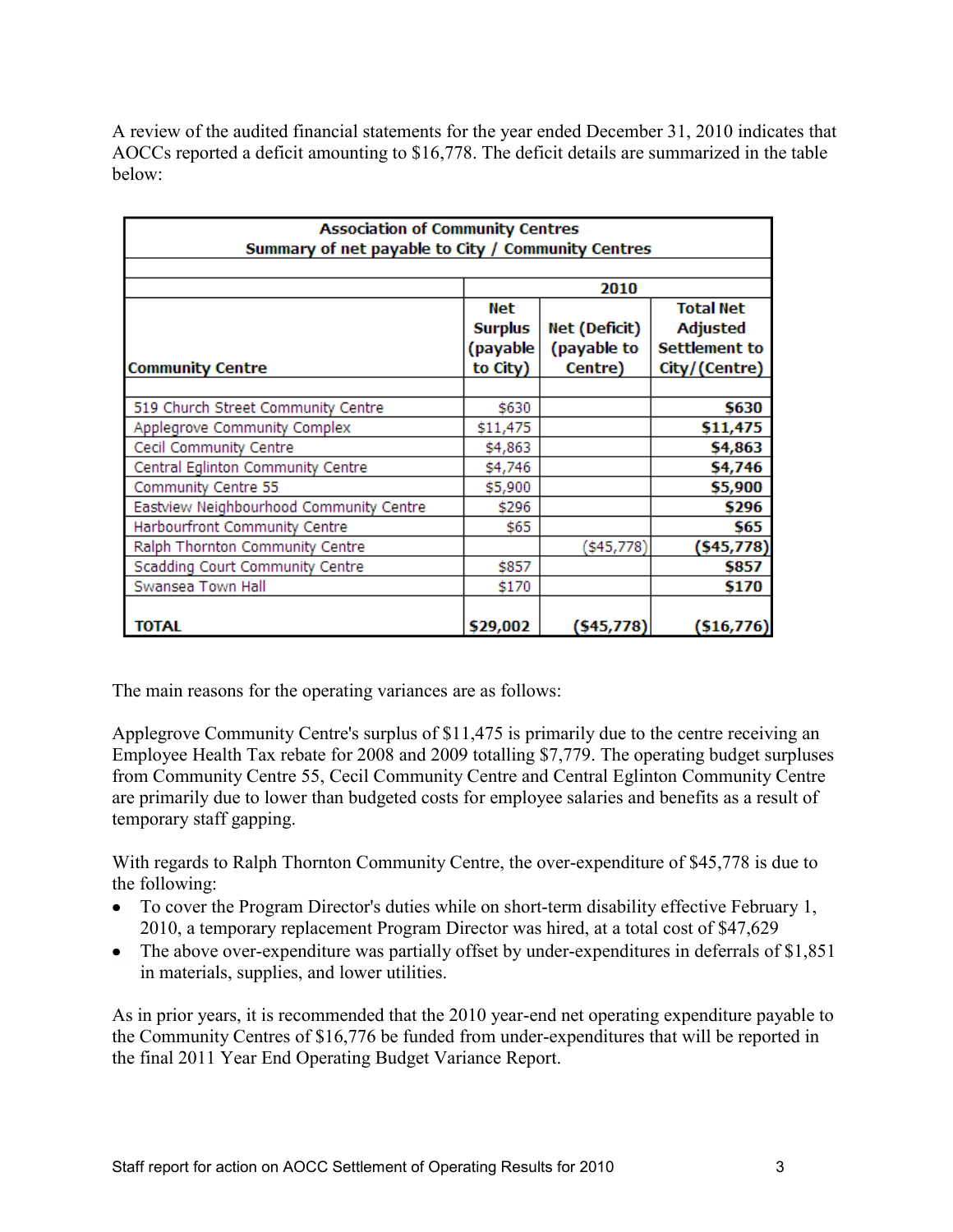#### *Funding of Sick Leave Payout for 519 Church Community Centre*

In 2008, a City of Toronto employee left the City and as a result 519 Church Community Centre incurred sick bank payout expenditures that have yet to be funded. The remaining termination costs were funded from the 519 Church Community Centre operating budget in 2008. Consistent with other programs where sick bank payout is funded from the Sick Leave Reserve Fund XR1007, it is recommended that the sick bank payout of \$30,146 for 519 Church Community Centre be funded from the Sick Leave Reserve Fund XR1007.

## **CONTACT**

Josie La Vita, Director, Financial Planning Division, Tel: (416) 397-4229, Fax: (416) 397-4465, E-mail: *jlavita@toronto.ca* 

Alan Cohen, Manager, Financial Planning Division, Tel: (416) 392-3740, Fax: (416) 392-3649, E-mail: [ajcohen@toronto.ca](mailto:dwillia4@toronto.ca)

## **SIGNATURE**

Cam Weldon Deputy City Manager and Chief Financial Officer

 $\mathcal{L}_\text{max}$  , where  $\mathcal{L}_\text{max}$  and  $\mathcal{L}_\text{max}$  and  $\mathcal{L}_\text{max}$ 

## **ATTACHMENTS**

Appendix 1 – Summary of Net Payable to City / Community Centres